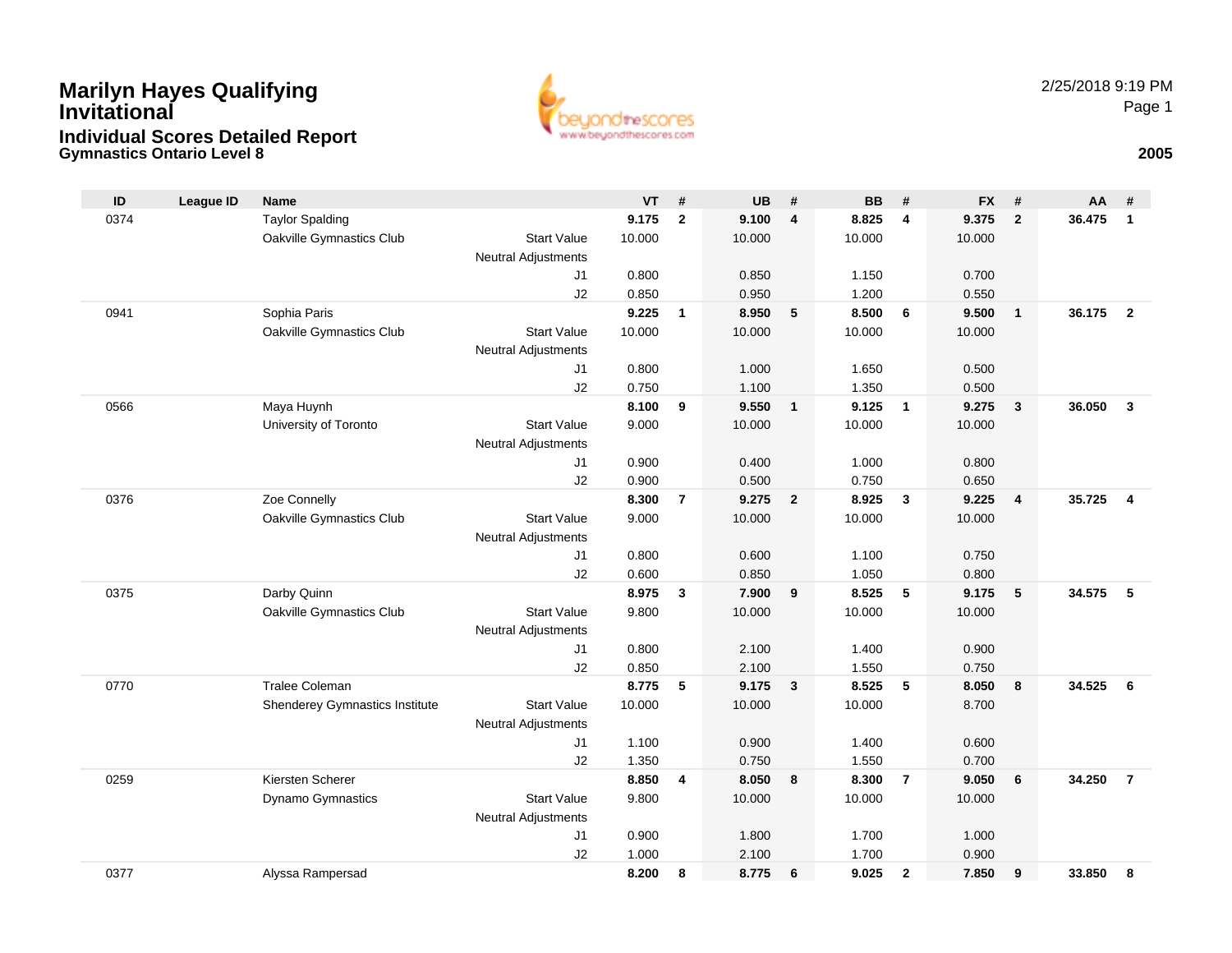# **Marilyn Hayes Qualifying InvitationalIndividual Scores Detailed Report**



### 2/25/2018 9:19 PM

Page 2

| ndividual Scores Detalled Report |                            |                            | " www.beyondthescores.com |        |            |        |             |  |
|----------------------------------|----------------------------|----------------------------|---------------------------|--------|------------|--------|-------------|--|
|                                  | Oakville Gymnastics Club   | <b>Start Value</b>         | 9.000                     | 10.000 | 10.000     | 9.000  |             |  |
|                                  |                            | <b>Neutral Adjustments</b> |                           |        |            |        |             |  |
|                                  |                            | J1                         | 0.750                     | 1.200  | 1.100      | 1.200  |             |  |
|                                  |                            | J <sub>2</sub>             | 0.850                     | 1.250  | 0.850      | 1.100  |             |  |
| 0590                             | Tiana Lombardo             |                            | 8.450<br>- 6              | 8.400  | 7.975<br>8 | 8.925  | 33.750<br>9 |  |
|                                  | <b>Ultimate Gymnastics</b> | <b>Start Value</b>         | 9.800                     | 10.000 | 10.000     | 10.000 |             |  |
|                                  |                            | <b>Neutral Adjustments</b> |                           |        |            |        |             |  |
|                                  |                            | J1                         | 1.300                     | 1.600  | 2.200      | 1.150  |             |  |
|                                  |                            | J2                         | 1.400                     | 1.600  | 1.850      | 1.000  |             |  |

#### **Gymnastics Ontario Level 8**

| ID   | League ID | <b>Name</b>                     |                            | <b>VT</b>    | #                        | <b>UB</b> | #                        | <b>BB</b> | #                        | <b>FX</b>    | #                        | <b>AA</b> | #                        |
|------|-----------|---------------------------------|----------------------------|--------------|--------------------------|-----------|--------------------------|-----------|--------------------------|--------------|--------------------------|-----------|--------------------------|
| 0449 |           | <b>Hailey Kohler</b>            |                            | <b>X.XXX</b> | $\overline{\phantom{a}}$ | X.XXX     | $\overline{\phantom{a}}$ | X.XXX     | $\overline{\phantom{a}}$ | <b>X.XXX</b> | $\overline{\phantom{a}}$ | 0.000     | $\overline{\phantom{a}}$ |
| 0448 |           | Karli Stevenson                 |                            | 9.150        | $\overline{2}$           | 9.350     | $\overline{1}$           | 9.275     | $\overline{1}$           | 9.250        | 3                        | 37.025    | $\mathbf{1}$             |
|      |           | Infinity Gymnastics Centre      | <b>Start Value</b>         | 9.800        |                          | 10.000    |                          | 10.000    |                          | 10.000       |                          |           |                          |
|      |           |                                 | <b>Neutral Adjustments</b> |              |                          |           |                          |           |                          |              |                          |           |                          |
|      |           |                                 | J1                         | 0.550        |                          | 0.700     |                          | 0.750     |                          | 0.600        |                          |           |                          |
|      |           |                                 | J2                         | 0.750        |                          | 0.600     |                          | 0.700     |                          | 0.900        |                          |           |                          |
| 0209 |           | Gabrielle Bailey                |                            | 9.175        | 1                        | 9.225     | $\overline{2}$           | 8.625     | $\overline{4}$           | 9.325        | $\overline{2}$           | 36.350    | $\overline{2}$           |
|      |           | <b>Dynamo Gymnastics</b>        | <b>Start Value</b>         | 10.000       |                          | 10.000    |                          | 10.000    |                          | 10.000       |                          |           |                          |
|      |           |                                 | <b>Neutral Adjustments</b> |              |                          |           |                          |           |                          |              |                          |           |                          |
|      |           |                                 | J1                         | 0.800        |                          | 0.750     |                          | 1.450     |                          | 0.800        |                          |           |                          |
|      |           |                                 | J2                         | 0.850        |                          | 0.800     |                          | 1.300     |                          | 0.550        |                          |           |                          |
| 0570 |           | Nicola Holz                     |                            | 8.975        | 3                        | 8.825     | $\overline{4}$           | 9.075     | $\overline{2}$           | 9.225        | $\overline{4}$           | 36.100    | $\mathbf{3}$             |
|      |           | University of Toronto           | <b>Start Value</b>         | 10.000       |                          | 10.000    |                          | 10.000    |                          | 10.000       |                          |           |                          |
|      |           |                                 | <b>Neutral Adjustments</b> |              |                          |           |                          |           |                          |              |                          |           |                          |
|      |           |                                 | J1                         | 1.100        |                          | 1.250     |                          | 1.000     |                          | 0.800        |                          |           |                          |
|      |           |                                 | J2                         | 0.950        |                          | 1.100     |                          | 0.850     |                          | 0.750        |                          |           |                          |
| 0188 |           | Wren Picco                      |                            | 8.300        | $\overline{4}$           | 8.800     | $-5$                     | 8.875     | $\overline{\mathbf{3}}$  | 9.375        | $\overline{1}$           | 35.350    | $\overline{4}$           |
|      |           | <b>Alliston Gymnastics Club</b> | <b>Start Value</b>         | 9.000        |                          | 10.000    |                          | 10.000    |                          | 10.000       |                          |           |                          |
|      |           |                                 | <b>Neutral Adjustments</b> |              |                          |           |                          |           |                          |              |                          |           |                          |
|      |           |                                 | J1                         | 0.800        |                          | 1.200     |                          | 1.050     |                          | 0.650        |                          |           |                          |
|      |           |                                 | J2                         | 0.600        |                          | 1.200     |                          | 1.200     |                          | 0.600        |                          |           |                          |
| 0418 |           | <b>Rielle Bonne</b>             |                            | 8.275        | 5                        | 9.100     | $\overline{\mathbf{3}}$  | 8.150     | 5                        | 9.325        | $\overline{2}$           | 34.850    | 5                        |
|      |           | <b>TGI</b>                      | <b>Start Value</b>         | 9.000        |                          | 10.000    |                          | 9.500     |                          | 10.000       |                          |           |                          |
|      |           |                                 | <b>Neutral Adjustments</b> |              |                          |           |                          |           |                          |              |                          |           |                          |
|      |           |                                 | J <sub>1</sub>             | 0.700        |                          | 0.900     |                          | 1.350     |                          | 0.650        |                          |           |                          |
|      |           |                                 | J2                         | 0.750        |                          | 0.900     |                          | 1.350     |                          | 0.700        |                          |           |                          |

**<sup>2004</sup>**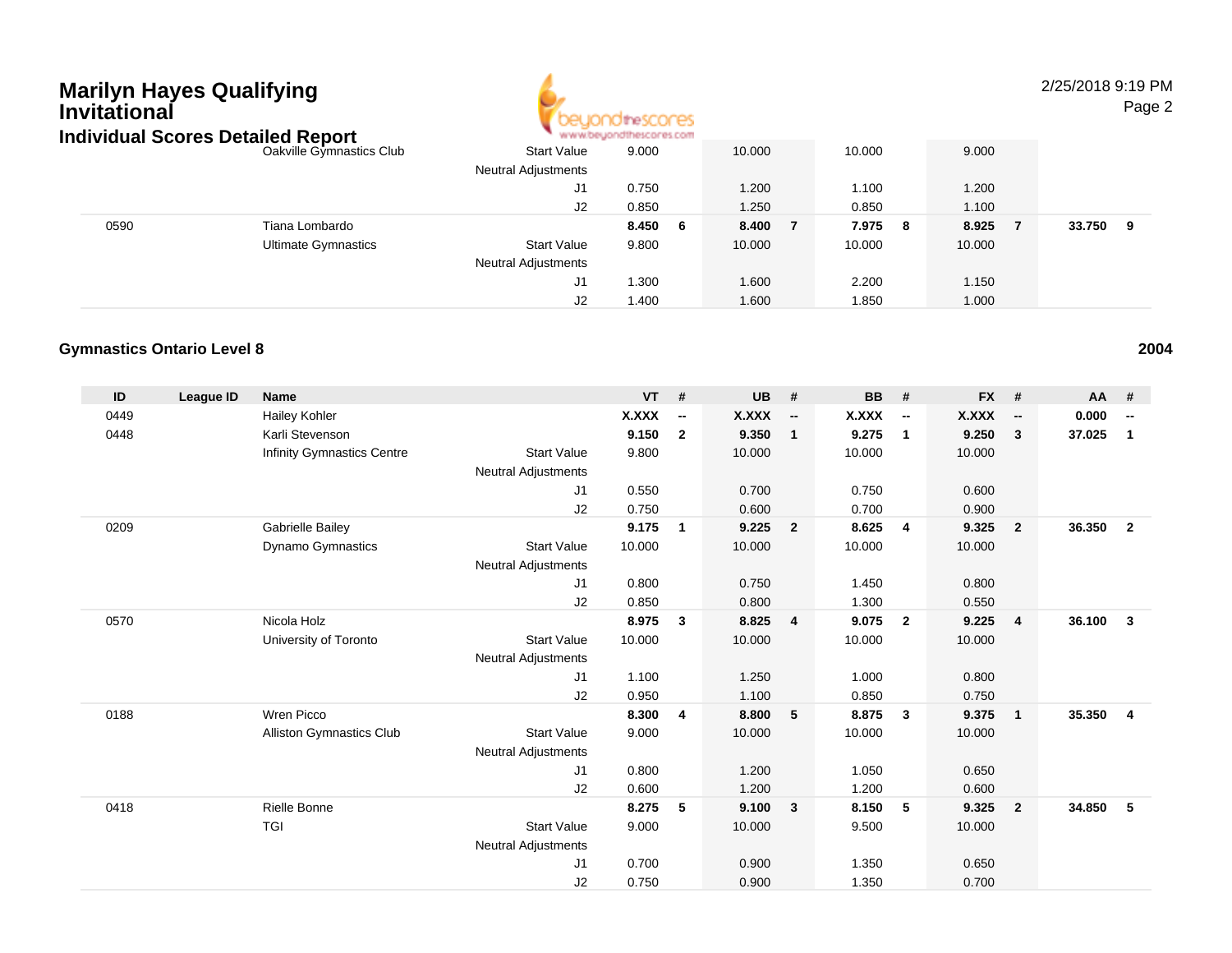| <b>Marilyn Hayes Qualifying</b><br>Invitational<br><b>Individual Scores Detailed Report</b> |                                       |                                                  |                |                          |                |     |                |                          |                |                          | 2/25/2018 9:19 PM | Page 3 |
|---------------------------------------------------------------------------------------------|---------------------------------------|--------------------------------------------------|----------------|--------------------------|----------------|-----|----------------|--------------------------|----------------|--------------------------|-------------------|--------|
| 0350                                                                                        | Kayla Hulev                           |                                                  | 8.075          | -6                       | 7.425 6        |     | 8.625          | -4                       | 8.925 5        |                          | 33.050            | - 6    |
|                                                                                             | <b>Hamilton Wentworth Regionettes</b> | <b>Start Value</b><br><b>Neutral Adjustments</b> | 9.800          |                          | 9.200          |     | 10.000         |                          | 10.000         |                          |                   |        |
|                                                                                             |                                       | J1<br>J2                                         | 1.600<br>1.850 |                          | 1.750<br>1.800 |     | 1.400<br>1.350 |                          | 0.950<br>1.200 |                          |                   |        |
| 0569                                                                                        | Anne Gelinas                          |                                                  | X.XXX          | $\overline{\phantom{a}}$ | 9.225          | - 2 | X.XXX          | $\overline{\phantom{a}}$ | <b>X.XXX</b>   | $\overline{\phantom{a}}$ | 9.225             | - 7    |
|                                                                                             | University of Toronto                 | <b>Start Value</b>                               |                |                          | 10.000         |     |                |                          |                |                          |                   |        |
|                                                                                             |                                       | <b>Neutral Adjustments</b>                       |                |                          | $-0.100$       |     |                |                          |                |                          |                   |        |
|                                                                                             |                                       | J1                                               |                |                          | 0.650          |     |                |                          |                |                          |                   |        |
|                                                                                             |                                       | J2                                               |                |                          | 0.700          |     |                |                          |                |                          |                   |        |

### **Gymnastics Ontario Level 8**

| ID   | League ID | Name                            |                            | $VT$ # |                          | <b>UB</b> | #                        | <b>BB</b> | #                        | <b>FX</b> | #                        | <b>AA</b> | #                        |
|------|-----------|---------------------------------|----------------------------|--------|--------------------------|-----------|--------------------------|-----------|--------------------------|-----------|--------------------------|-----------|--------------------------|
| 0582 |           | <b>Emily Martin</b>             |                            | X.XXX  | $\overline{\phantom{a}}$ | X.XXX     | $\overline{\phantom{a}}$ | X.XXX     | $\overline{\phantom{a}}$ | X.XXX     | $\overline{\phantom{a}}$ | 0.000     | $\overline{\phantom{a}}$ |
| 0494 |           | Lexie Delisle                   |                            | 8.975  | $\mathbf{2}$             | 9.325     | 1                        | 9.200     | $\overline{1}$           | 9.550     | $\overline{\mathbf{1}}$  | 37.050    | 1                        |
|      |           | <b>Twisters Gymnastics Club</b> | <b>Start Value</b>         | 9.800  |                          | 10.000    |                          | 10.000    |                          | 10.000    |                          |           |                          |
|      |           |                                 | <b>Neutral Adjustments</b> |        |                          |           |                          |           |                          |           |                          |           |                          |
|      |           |                                 | J1                         | 0.850  |                          | 0.650     |                          | 0.700     |                          | 0.450     |                          |           |                          |
|      |           |                                 | J2                         | 0.800  |                          | 0.700     |                          | 0.900     |                          | 0.450     |                          |           |                          |
| 0128 |           | Olivia Daniels                  |                            | 9.200  | 1                        | 9.250     | $\overline{2}$           | 9.125     | $\overline{2}$           | 9.400     | $\mathbf{3}$             | 36.975    | $\overline{2}$           |
|      |           | Georgian Bay Phoenix Gymnastics | <b>Start Value</b>         | 9.800  |                          | 10.000    |                          | 10.000    |                          | 10.000    |                          |           |                          |
|      |           |                                 | Neutral Adjustments        |        |                          |           |                          |           |                          |           |                          |           |                          |
|      |           |                                 | J1                         | 0.550  |                          | 0.750     |                          | 0.950     |                          | 0.550     |                          |           |                          |
|      |           |                                 | J2                         | 0.650  |                          | 0.750     |                          | 0.800     |                          | 0.650     |                          |           |                          |
| 0446 |           | Kierstin Barkell                |                            | 8.300  | 4                        | 9.200     | $\mathbf{3}$             | 8.975     | $\mathbf{3}$             | 9.075     | $\overline{4}$           | 35.550    | 3                        |
|      |           | Infinity Gymnastics Centre      | <b>Start Value</b>         | 9.800  |                          | 10.000    |                          | 10.000    |                          | 10.000    |                          |           |                          |
|      |           |                                 | <b>Neutral Adjustments</b> |        |                          |           |                          |           |                          |           |                          |           |                          |
|      |           |                                 | J1                         | 1.400  |                          | 0.800     |                          | 0.950     |                          | 0.900     |                          |           |                          |
|      |           |                                 | J2                         | 1.600  |                          | 0.800     |                          | 1.100     |                          | 0.950     |                          |           |                          |
| 0349 |           | Dylann Bottos                   |                            | 8.900  | 3                        | 7.750 4   |                          | 8.975     | $\overline{\mathbf{3}}$  | 9.525     | - 2                      | 35.150    | -4                       |
|      |           | Hamilton Wentworth Regionettes  | <b>Start Value</b>         | 9.800  |                          | 10.000    |                          | 10.000    |                          | 10.000    |                          |           |                          |
|      |           |                                 | <b>Neutral Adjustments</b> |        |                          |           |                          |           |                          |           |                          |           |                          |
|      |           |                                 | J1                         | 0.800  |                          | 2.200     |                          | 0.950     |                          | 0.500     |                          |           |                          |
|      |           |                                 | J2                         | 1.000  |                          | 2.300     |                          | 1.100     |                          | 0.450     |                          |           |                          |
|      |           |                                 |                            |        |                          |           |                          |           |                          |           |                          |           |                          |

**<sup>2003</sup>**

### Page 3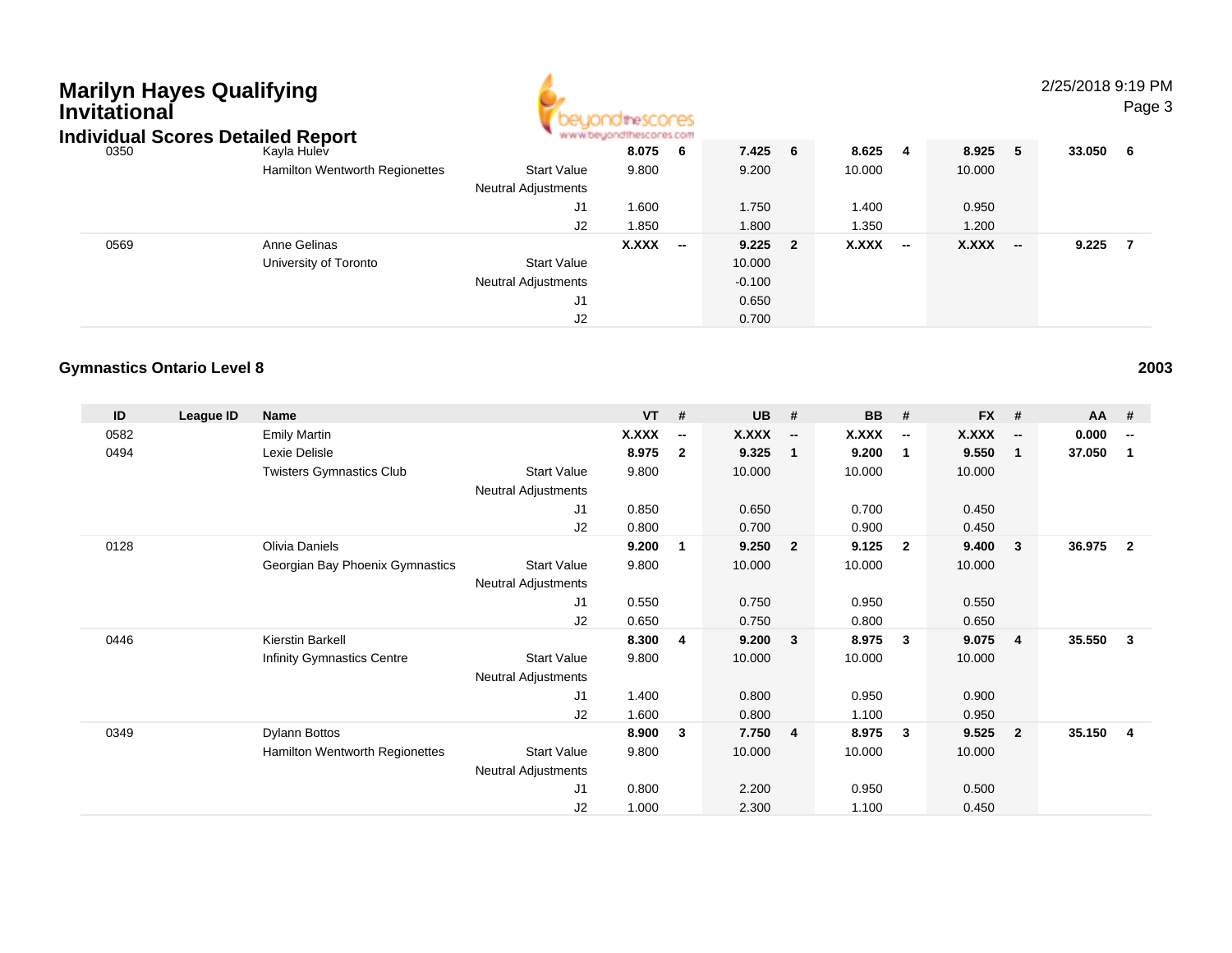## **Gymnastics Ontario Level 8 <sup>2002</sup> Marilyn Hayes Qualifying InvitationalIndividual Scores Detailed Report**



| ID   | League ID | <b>Name</b>                       |                            | $VT$ # |              | <b>UB</b> | #              | <b>BB</b> | #                       | <b>FX</b> | #                       | <b>AA</b> | -#             |
|------|-----------|-----------------------------------|----------------------------|--------|--------------|-----------|----------------|-----------|-------------------------|-----------|-------------------------|-----------|----------------|
| 0659 |           | <b>Chloe Theriault</b>            |                            | 9.700  | 1            | 9.700     | $\mathbf{1}$   | 9.025     | $\mathbf{3}$            | 9.450     | $\overline{2}$          | 37.875    | $\mathbf{1}$   |
|      |           | Niagara Falls Lightning           | <b>Start Value</b>         | 10.000 |              | 10.000    |                | 10.000    |                         | 10.000    |                         |           |                |
|      |           |                                   | <b>Neutral Adjustments</b> |        |              |           |                |           |                         |           |                         |           |                |
|      |           |                                   | J1                         | 0.300  |              | 0.300     |                | 1.050     |                         | 0.500     |                         |           |                |
|      |           |                                   | J2                         | 0.300  |              | 0.300     |                | 0.900     |                         | 0.600     |                         |           |                |
| 0187 |           | Jocelyn Ruhl                      |                            | 9.375  | $\mathbf{3}$ | 9.175     | $\overline{2}$ | 9.200     | $\overline{2}$          | 9.575     | $\overline{1}$          | 37.325    | $\overline{2}$ |
|      |           | <b>Alliston Gymnastics Club</b>   | <b>Start Value</b>         | 10.000 |              | 10.000    |                | 10.000    |                         | 10.000    |                         |           |                |
|      |           |                                   | <b>Neutral Adjustments</b> |        |              |           |                |           |                         |           |                         |           |                |
|      |           |                                   | J1                         | 0.650  |              | 0.850     |                | 0.850     |                         | 0.500     |                         |           |                |
|      |           |                                   | J2                         | 0.600  |              | 0.800     |                | 0.750     |                         | 0.350     |                         |           |                |
| 0447 |           | <b>Emily Wickett</b>              |                            | 9.650  | $\mathbf{2}$ | 9.175     | $\overline{2}$ | 7.900     | 6                       | 9.400     | $\overline{\mathbf{3}}$ | 36.125    | $\mathbf{3}$   |
|      |           | <b>Infinity Gymnastics Centre</b> | <b>Start Value</b>         | 10.000 |              | 10.000    |                | 10.000    |                         | 10.000    |                         |           |                |
|      |           |                                   | <b>Neutral Adjustments</b> |        |              |           |                |           |                         |           |                         |           |                |
|      |           |                                   | J1                         | 0.350  |              | 0.800     |                | 2.250     |                         | 0.650     |                         |           |                |
|      |           |                                   | J2                         | 0.350  |              | 0.850     |                | 1.950     |                         | 0.550     |                         |           |                |
| 0348 |           | Alyssa Butts                      |                            | 8.925  | 5            | 8.600     | 4              | 8.900     | 5                       | 9.400     | $\overline{\mathbf{3}}$ | 35.825    | $\overline{4}$ |
|      |           | Hamilton Wentworth Regionettes    | <b>Start Value</b>         | 10.000 |              | 10.000    |                | 10.000    |                         | 10.000    |                         |           |                |
|      |           |                                   | <b>Neutral Adjustments</b> |        |              |           |                |           |                         |           |                         |           |                |
|      |           |                                   | J1                         | 1.000  |              | 1.300     |                | 1.000     |                         | 0.700     |                         |           |                |
|      |           |                                   | J2                         | 1.150  |              | 1.500     |                | 1.200     |                         | 0.500     |                         |           |                |
| 0951 |           | Molly Kohn                        |                            | 8.350  | 6            | 8.975     | $\mathbf{3}$   | 8.975     | $\overline{4}$          | 9.300     | $\overline{4}$          | 35.600    | 5              |
|      |           | <b>Gyros Gymnastics</b>           | <b>Start Value</b>         | 9.000  |              | 9.900     |                | 10.000    |                         | 10.000    |                         |           |                |
|      |           |                                   | <b>Neutral Adjustments</b> |        |              |           |                |           |                         |           |                         |           |                |
|      |           |                                   | J1                         | 0.750  |              | 0.900     |                | 1.050     |                         | 0.600     |                         |           |                |
|      |           |                                   | J2                         | 0.550  |              | 0.950     |                | 1.000     |                         | 0.800     |                         |           |                |
| 0347 |           | Michela DiMarcantonio             |                            | 9.250  | 4            | 6.550     | 5              | 9.250     | $\overline{\mathbf{1}}$ | 9.200     | 5                       | 34.250    | 6              |
|      |           | Hamilton Wentworth Regionettes    | <b>Start Value</b>         | 10.000 |              | 8.900     |                | 10.000    |                         | 10.000    |                         |           |                |
|      |           |                                   | <b>Neutral Adjustments</b> |        |              |           |                |           |                         |           |                         |           |                |
|      |           |                                   | J <sub>1</sub>             | 0.700  |              | 2.300     |                | 0.850     |                         | 0.700     |                         |           |                |
|      |           |                                   | J2                         | 0.800  |              | 2.400     |                | 0.650     |                         | 0.900     |                         |           |                |

**Gymnastics Ontario Level 8**

**2000-2001**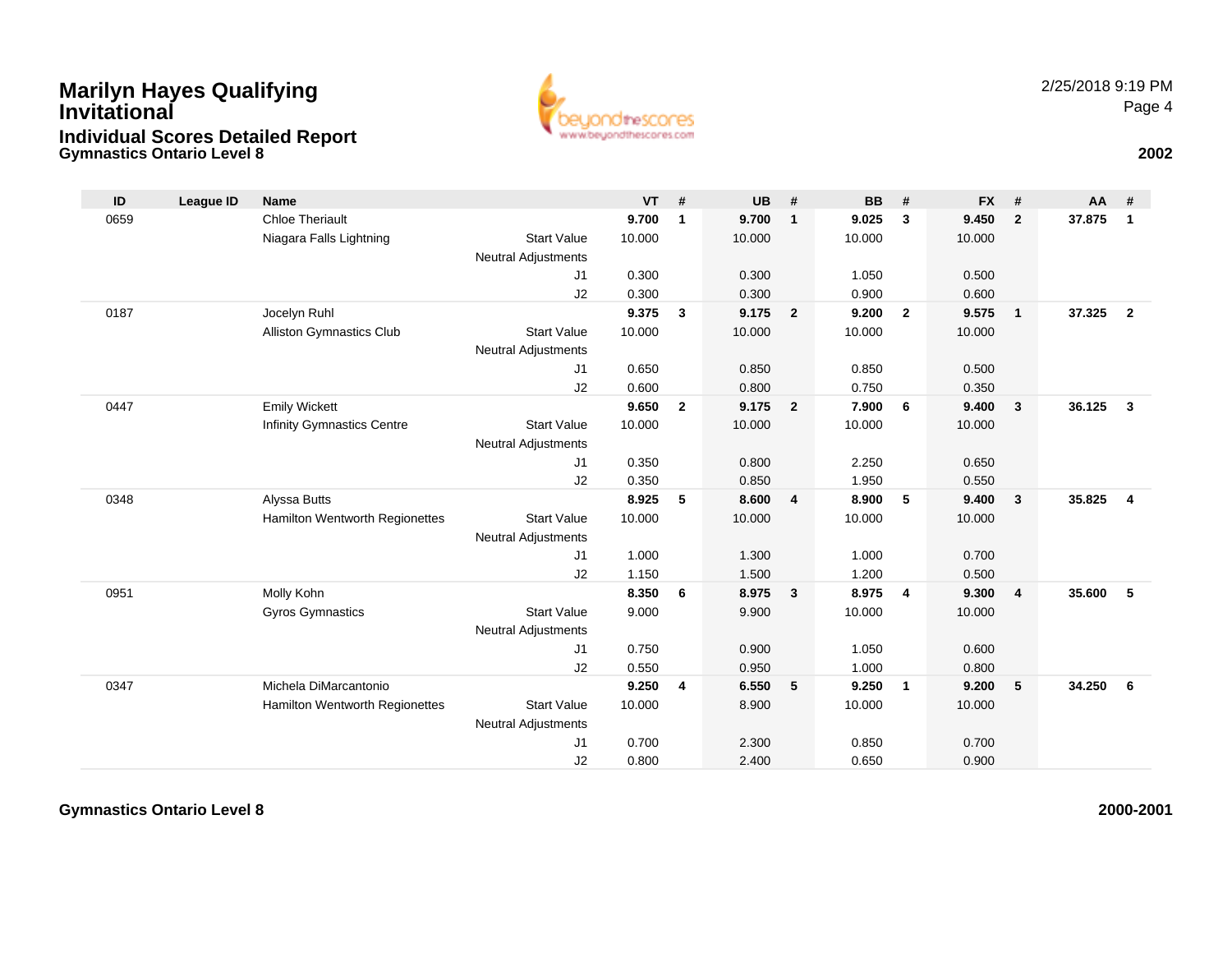| <b>Marilyn Hayes Qualifying</b><br><b>Invitational</b><br><b>Individual Scores Detailed Report</b> |                                 |                                                  | www.beuondthescores.com |                         |              |                          |           |                         |           |                | 2/25/2018 9:19 PM | Page 5                  |  |
|----------------------------------------------------------------------------------------------------|---------------------------------|--------------------------------------------------|-------------------------|-------------------------|--------------|--------------------------|-----------|-------------------------|-----------|----------------|-------------------|-------------------------|--|
| ID<br>League ID                                                                                    | <b>Name</b>                     |                                                  | <b>VT</b>               | #                       | <b>UB</b>    | $\pmb{\#}$               | <b>BB</b> | #                       | <b>FX</b> | $\pmb{\#}$     | AA                | #                       |  |
| 0955                                                                                               | Samantha Shore                  |                                                  | 9.675                   | $\overline{2}$          | 9.275        | $\overline{2}$           | 9.100     | $\overline{2}$          | 9.700     | $\overline{2}$ | 37.750            | $\overline{1}$          |  |
|                                                                                                    | <b>Gyros Gymnastics</b>         | <b>Start Value</b><br><b>Neutral Adjustments</b> | 10.000                  |                         | 10.000       |                          | 10.000    |                         | 10.000    |                |                   |                         |  |
|                                                                                                    |                                 | J1                                               | 0.400                   |                         | 0.650        |                          | 0.950     |                         | 0.300     |                |                   |                         |  |
|                                                                                                    |                                 | J2                                               | 0.250                   |                         | 0.800        |                          | 0.850     |                         | 0.300     |                |                   |                         |  |
| 0478                                                                                               | Juliet Beam                     |                                                  | 9.700                   | $\overline{\mathbf{1}}$ | 9.550        | $\mathbf{1}$             | 7.975     | - 6                     | 9.850     | $\mathbf{1}$   | 37.075            | $\overline{\mathbf{2}}$ |  |
|                                                                                                    | <b>Twisters Gymnastics Club</b> | <b>Start Value</b>                               | 10.000                  |                         | 10.000       |                          | 9.200     |                         | 10.000    |                |                   |                         |  |
|                                                                                                    |                                 | <b>Neutral Adjustments</b>                       |                         |                         |              |                          |           |                         |           |                |                   |                         |  |
|                                                                                                    |                                 | J1                                               | 0.350                   |                         | 0.450        |                          | 1.250     |                         | 0.150     |                |                   |                         |  |
|                                                                                                    |                                 | J2                                               | 0.250                   |                         | 0.450        |                          | 1.200     |                         | 0.150     |                |                   |                         |  |
| 0346                                                                                               | Alyssa Scott                    |                                                  | 9.525                   | $\mathbf{3}$            | 8.400        | $\mathbf{3}$             | 9.175     | $\overline{\mathbf{1}}$ | 9.375     | 4              | 36.475            | $\overline{\mathbf{3}}$ |  |
|                                                                                                    | Hamilton Wentworth Regionettes  | <b>Start Value</b><br><b>Neutral Adjustments</b> | 10.000                  |                         | 10.000       |                          | 10.000    |                         | 10.000    |                |                   |                         |  |
|                                                                                                    |                                 | J1                                               | 0.500                   |                         | 1.600        |                          | 0.850     |                         | 0.550     |                |                   |                         |  |
|                                                                                                    |                                 | J2                                               | 0.450                   |                         | 1.600        |                          | 0.800     |                         | 0.700     |                |                   |                         |  |
| 0189                                                                                               | Julia Bullied                   |                                                  | 8.550                   | -5                      | 8.400        | $\mathbf{3}$             | 8.425     | $\overline{4}$          | 9.375     | $\overline{4}$ | 34.750            | $\overline{4}$          |  |
|                                                                                                    | Alliston Gymnastics Club        | <b>Start Value</b><br><b>Neutral Adjustments</b> | 9.000                   |                         | 10.000       |                          | 9.500     |                         | 10.000    |                |                   |                         |  |
|                                                                                                    |                                 | J1                                               | 0.500                   |                         | 1.600        |                          | 1.150     |                         | 0.550     |                |                   |                         |  |
|                                                                                                    |                                 | J2                                               | 0.400                   |                         | 1.600        |                          | 1.000     |                         | 0.700     |                |                   |                         |  |
| 0767                                                                                               | Kirsten Yip                     |                                                  | 9.275                   | $\overline{\mathbf{4}}$ | 7.050        | $\overline{4}$           | 8.400     | $-5$                    | 9.550     | 3              | 34.275            | 5                       |  |
|                                                                                                    | Shenderey Gymnastics Institute  | <b>Start Value</b><br><b>Neutral Adjustments</b> | 10.000                  |                         | 9.700        |                          | 10.000    |                         | 10.000    |                |                   |                         |  |
|                                                                                                    |                                 | J <sub>1</sub>                                   | 0.650                   |                         | 2.600        |                          | 1.600     |                         | 0.500     |                |                   |                         |  |
|                                                                                                    |                                 | J2                                               | 0.800                   |                         | 2.700        |                          | 1.600     |                         | 0.400     |                |                   |                         |  |
| 0764                                                                                               | <b>Taylor Priest</b>            |                                                  | <b>X.XXX</b>            | $\sim$                  | <b>X.XXX</b> | $\overline{\phantom{a}}$ | 8.650     | $\overline{\mathbf{3}}$ | 9.375     | 4              | 18.025            | - 6                     |  |
|                                                                                                    | Shenderey Gymnastics Institute  | <b>Start Value</b>                               |                         |                         |              |                          | 9.700     |                         | 10.000    |                |                   |                         |  |
|                                                                                                    |                                 | <b>Neutral Adjustments</b>                       |                         |                         |              |                          |           |                         |           |                |                   |                         |  |
|                                                                                                    |                                 | J1                                               |                         |                         |              |                          | 1.050     |                         | 0.650     |                |                   |                         |  |
|                                                                                                    |                                 | J2                                               |                         |                         |              |                          | 1.050     |                         | 0.600     |                |                   |                         |  |

### **Gymnastics Ontario Level 8**

|  | 2006-2007 A |  |
|--|-------------|--|
|  |             |  |

| ID   | League ID | <b>Name</b>                     |                            | VT    | <b>UB</b> | <b>BB</b> | <b>FX</b> | $AA$ # |  |
|------|-----------|---------------------------------|----------------------------|-------|-----------|-----------|-----------|--------|--|
| 0536 |           | Aleksandra Weiler               |                            | 9.000 | 8.975     | 9.100     | 9.475     | 36.550 |  |
|      |           | <b>Twisters Gymnastics Club</b> | <b>Start Value</b>         | 9.800 | 10.000    | 10.000    | 10.000    |        |  |
|      |           |                                 | <b>Neutral Adjustments</b> |       |           | $-0.200$  |           |        |  |
|      |           |                                 | J1.                        | 0.750 | 0.950     | 0.650     | 0.450     |        |  |

**2006-2007 A**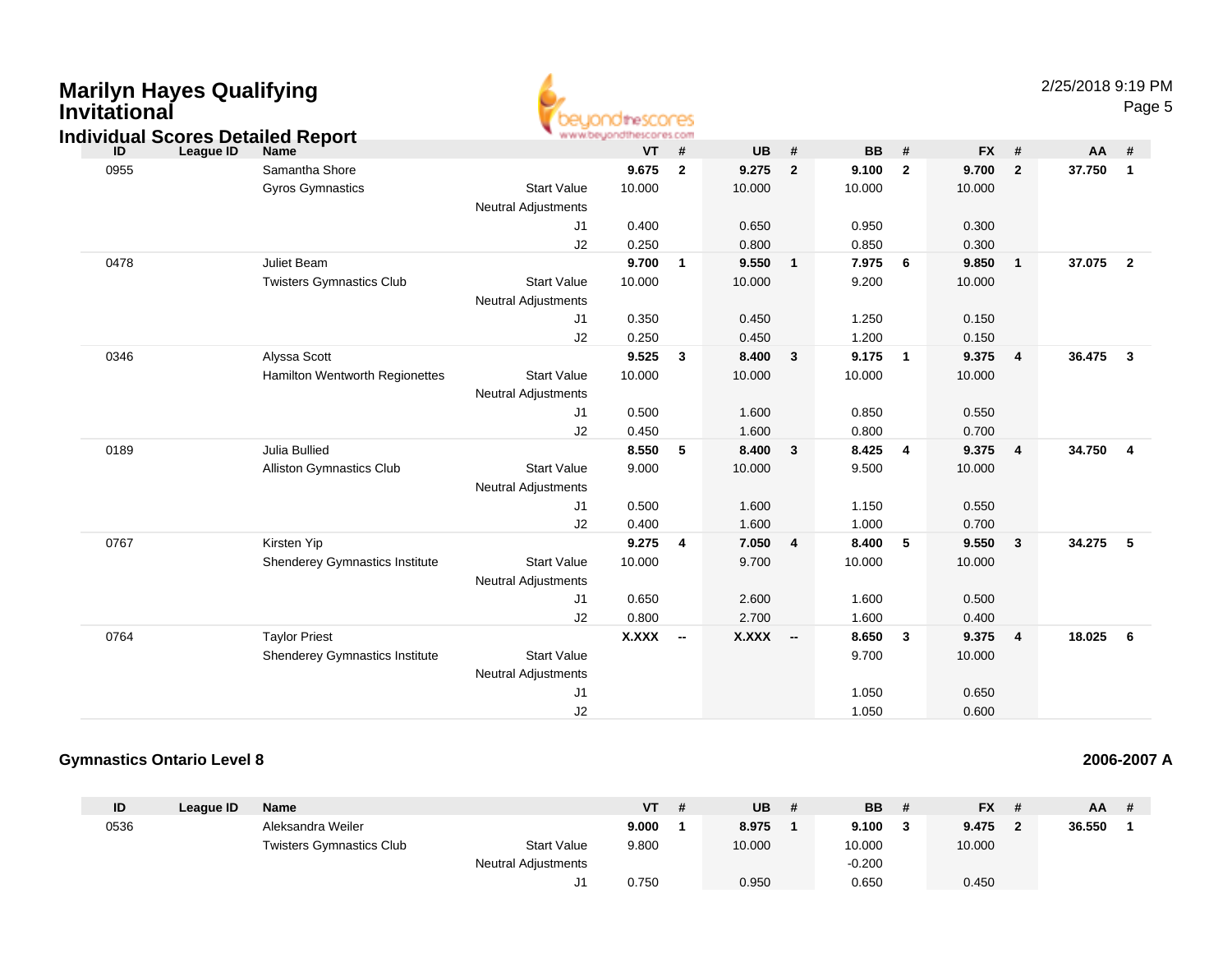### **Marilyn Hayes QualifyingInvitationalIndividual Scores Detailed Report**



2/25/2018 9:19 PMPage 6

|      | <u>dividual occies Detailed Report</u> |                            | an an anteresting the security and the research |                |        |                |           |             |           |                         |          |  |
|------|----------------------------------------|----------------------------|-------------------------------------------------|----------------|--------|----------------|-----------|-------------|-----------|-------------------------|----------|--|
|      |                                        | J2                         | 0.850                                           |                | 1.100  |                | 0.750     |             | 0.600     |                         |          |  |
| 0353 | Raphaelle Bernier                      |                            | 8.875                                           | $\overline{2}$ | 8.900  | $\overline{2}$ | $9.125$ 2 |             | $9.425$ 3 |                         | 36.325 2 |  |
|      | <b>Hamilton Wentworth Regionettes</b>  | <b>Start Value</b>         | 10.000                                          |                | 10.000 |                | 10.000    |             | 10.000    |                         |          |  |
|      |                                        | <b>Neutral Adjustments</b> |                                                 |                |        |                |           |             |           |                         |          |  |
|      |                                        | J1                         | 1.200                                           |                | 1.000  |                | 0.850     |             | 0.550     |                         |          |  |
|      |                                        | J2                         | 1.050                                           |                | 1.200  |                | 0.900     |             | 0.600     |                         |          |  |
| 0595 | <b>Taylor Merkir</b>                   |                            | 8.650                                           | $\mathbf{3}$   | 7.525  | 4              | 9.475     | $\mathbf 1$ | 9.675     | $\overline{\mathbf{1}}$ | 35.325 3 |  |
|      | <b>Brantford Gymnastics Academy</b>    | <b>Start Value</b>         | 9.000                                           |                | 9.000  |                | 10.000    |             | 10.000    |                         |          |  |
|      |                                        | <b>Neutral Adjustments</b> |                                                 |                |        |                |           |             |           |                         |          |  |
|      |                                        | J <sub>1</sub>             | 0.400                                           |                | 1.600  |                | 0.500     |             | 0.250     |                         |          |  |
|      |                                        | J <sub>2</sub>             | 0.300                                           |                | 1.350  |                | 0.550     |             | 0.400     |                         |          |  |
| 0224 | Aime MacNeil                           |                            | 7.825                                           | 4              | 8.850  | $\mathbf{3}$   | 8.750     | 4           | 9.250 4   |                         | 34.675 4 |  |
|      | <b>Dynamo Gymnastics</b>               | <b>Start Value</b>         | 9.000                                           |                | 9.900  |                | 10.000    |             | 10.000    |                         |          |  |
|      |                                        | <b>Neutral Adjustments</b> |                                                 |                |        |                |           |             |           |                         |          |  |
|      |                                        | J <sub>1</sub>             | 1.200                                           |                | 0.950  |                | 1.250     |             | 0.750     |                         |          |  |
|      |                                        | J <sub>2</sub>             | 1.150                                           |                | 1.150  |                | 1.250     |             | 0.750     |                         |          |  |

#### **Gymnastics Ontario Level 8**

**ID League ID Name VT # UB # BB # FX # AA #** 0272 Cadey Williamson **9.025 <sup>2</sup> 9.525 <sup>1</sup> 8.900 <sup>3</sup> 9.375 <sup>2</sup> 36.825 <sup>1</sup>** Galaxy Start Valuee 10.000 10.000 10.000 10.000 Neutral Adjustments J1 0.900 0.400 1.000 0.650 J2 1.050 0.550 1.200 0.600 0186 Natalie Nogueira **8.300 <sup>5</sup> 9.300 <sup>3</sup> 9.475 <sup>1</sup> 9.525 <sup>1</sup> 36.600 <sup>2</sup>** Alliston Gymnastics Clubb 3tart Value 9.000 10.000 10.000 10.000 10.000 Neutral Adjustments J1 0.800 0.700 0.600 0.500 J2 0.600 0.700 0.450 0.450 0352 Julia Vastano **8.525 <sup>3</sup> 9.450 <sup>2</sup> 9.050 <sup>2</sup> 9.000 <sup>5</sup> 36.025 <sup>3</sup>** Hamilton Wentworth Regionettes Start Valuee 10.000 10.000 10.000 10.000 Neutral Adjustments J1 1.500 0.500 0.800 1.100 J2 1.450 0.600 1.100 0.900 0946 Savannah Barbosa **9.175 <sup>1</sup> 8.600 <sup>4</sup> 8.725 <sup>4</sup> 9.350 <sup>3</sup> 35.850 <sup>4</sup>** Gyros Gymnastics Start Valuee 9.800 10.000 10.000 10.000 Neutral Adjustments J10.600 1.450 1.350 0.550

**2006-2007 B**